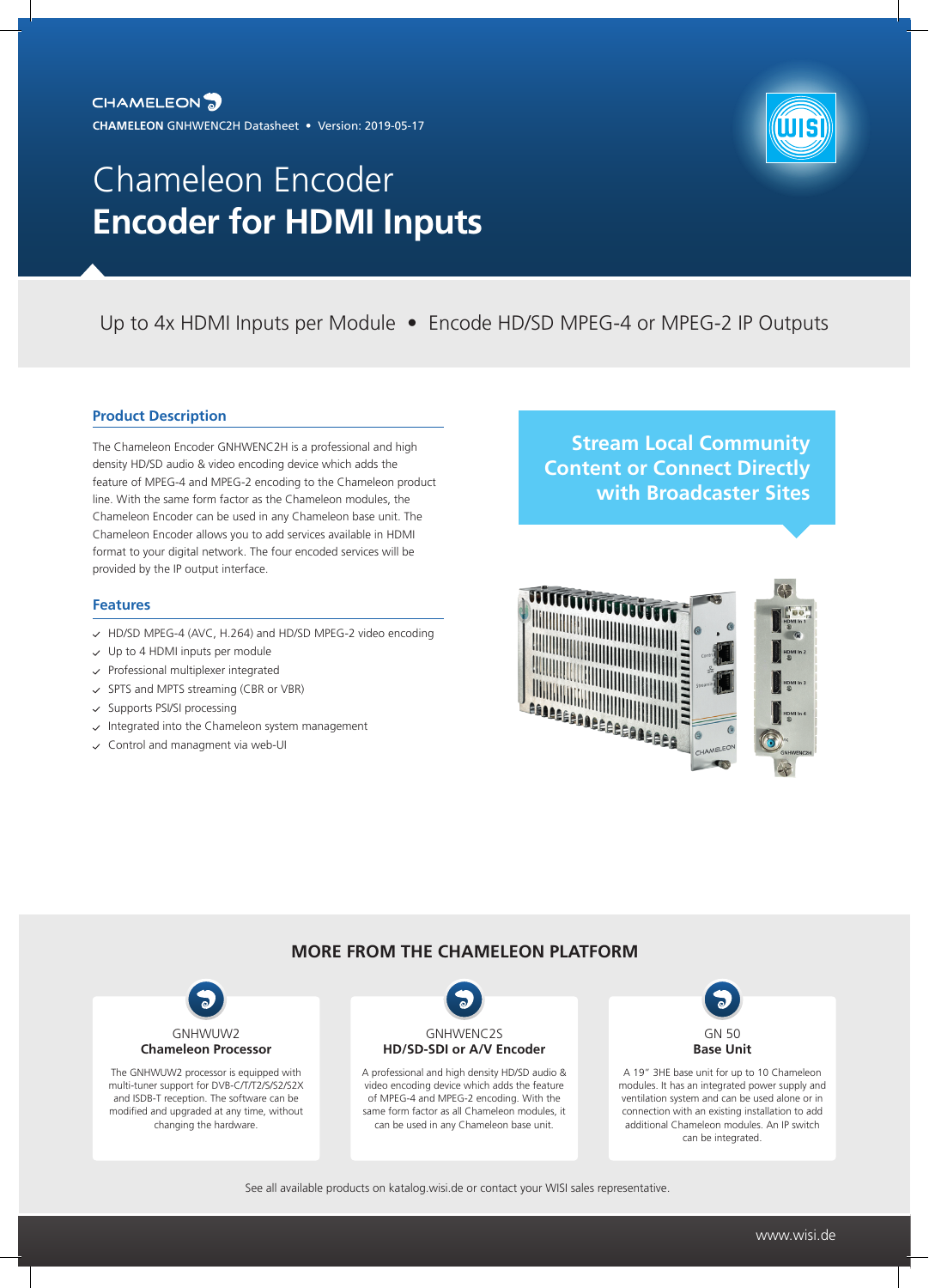

| <b>Technical data</b>    |                                                                                                                                                                                                                        |
|--------------------------|------------------------------------------------------------------------------------------------------------------------------------------------------------------------------------------------------------------------|
| <b>HDMI-Input</b>        |                                                                                                                                                                                                                        |
| HDMI number of ports     | 4 pcs. (HDMI)                                                                                                                                                                                                          |
| Input format HDMI        | 1080p25/30,<br>1080i50/60/59.94,<br>720p50/60/59.94, 576p50,<br>480p60/59.94, 576i50,<br>480i60/59.94                                                                                                                  |
| Input format Audio       | PCM (Pulse code modulation)                                                                                                                                                                                            |
| Compliance               | HDMI 1.4a (no scaling)                                                                                                                                                                                                 |
| <b>HDCP Support</b>      | No                                                                                                                                                                                                                     |
| <b>Video Encoding</b>    |                                                                                                                                                                                                                        |
| Encoding capacity        | 4x HD/SD MPEG-2/MPEG-4                                                                                                                                                                                                 |
| Video system             | MPEG-2 HD/SD and MPEG-4<br>HD/SD (H.264/AVC)                                                                                                                                                                           |
| Picture size             | 1080p25/30,<br>1080i50/60/59.94,<br>720p50/60/59.94, 576p50,<br>480p60/59.94, 576i50,<br>480i60/59.94                                                                                                                  |
| Profile MPFG-4           | Baseline, Main, High                                                                                                                                                                                                   |
| <b>Bit rate</b>          | MPEG-2 10-19Mbps, MPEG-<br>46-13Mbps @ 1080p25/30,<br>1080i50/60/59.94,<br>720p50/60/59.94; MPEG-2<br>4-12Mbps, MPEG-4 2-6Mbps @<br>576p50, 480p60/59.94; MPEG-<br>2 2-8Mbps, MPEG-4 1-4Mbps<br>@ 576i50, 480i60/59.94 |
| Chroma sample            | 4:2:0                                                                                                                                                                                                                  |
| Aspect ratio             | 16:9 for HD; 4:3 for SD                                                                                                                                                                                                |
| Subtitle DVB Support     | Nο                                                                                                                                                                                                                     |
| Subtitle OP47 Support    | No                                                                                                                                                                                                                     |
| Picture size conversion  | Downscaling yes, Upscaling no                                                                                                                                                                                          |
| Frame rate conversion    | <b>No</b>                                                                                                                                                                                                              |
| Test pattern             | No                                                                                                                                                                                                                     |
| <b>Audio Encoding</b>    |                                                                                                                                                                                                                        |
| Audio-system             | ISO 11173-3 (MPEG-1 L2),<br>MPEG-2 AAC (LC)                                                                                                                                                                            |
| Number of audio channels | 1 per video input @ 4x HD/SD<br>MPEG-2/MPEG-4;2 per video<br>input @ 2x HD/SD MPEG-2/<br>MPEG-4                                                                                                                        |
| Sampling frequency       | 44.1, 48 kHz                                                                                                                                                                                                           |
| Bit rate                 | 64288 Kbps<br>(max. MPEG1 L2/AAC)                                                                                                                                                                                      |
| Audio modes              | Stereo, AC-3 pass through                                                                                                                                                                                              |
| Sampling rate conversion | No                                                                                                                                                                                                                     |

| <b>Technical data</b>                    |                                                                      |
|------------------------------------------|----------------------------------------------------------------------|
| <b>Streaming-In-/Output</b>              |                                                                      |
| <b>IP-Inputs</b>                         | 0 or 32 pcs.<br>(32 with GNSTR software<br>option)                   |
| <b>IP-Outputs</b>                        | 4 or 32 pcs.<br>(32 with GNSTR software<br>option)                   |
| IP-Compliance                            | <b>ISO/IEC 13818</b>                                                 |
| IP-Input bitrate                         | Max. 425 Mbit/s per IPTS,<br>Max. 850 Mbit/s total                   |
| IP-Output bitrate                        | Max. 425 Mbit/s per IPTS.<br>Max. 850 Mbit/s total                   |
| IP-Input protocol                        | UDP/RTP/RTP+FEC Unicast and<br>Multicast, IGMP v2 and v3             |
| IP-Output protocol                       | UDP/RTP/RTP+FEC Unicast and<br>Multicast, IGMP v2 and v3             |
| IP-TS-Input format                       | SPTS CBR/VBR, MPTS CBR                                               |
| IP-TS-Output format                      | SPTS CBR/VBR, MPTS CBR                                               |
| IP-FEC Inputs                            | 0 or 32 pcs.<br>(with GNSTREC software<br>option)                    |
| <b>IP-FEC Outputs</b>                    | 4 or 32 pcs.<br>(with GNSTREC software<br>option)                    |
| IP-FEC compliance                        | SMPTE 2022-1, SMPTE 2022-2                                           |
| <b>IP-Packet format</b>                  | MPEG over UDP/IP and RTP/IP                                          |
| IP-Packet size                           | 188 Byte                                                             |
| IP-PCR restamping                        | Yes                                                                  |
| Processing                               |                                                                      |
| Service remultiplexing                   | Yes<br>(GNSYMUX functionality is<br>included)                        |
| PID filtering and remapping              | Yes                                                                  |
| PCR correction and de-jitter             | Yes                                                                  |
| Advanced PSI/SI regeneration             | Yes                                                                  |
| NIT generation                           | <b>No</b>                                                            |
| Compliance                               | ETSI EN 300 468                                                      |
| Processing bitrate                       | Max. 1200 Mbps total                                                 |
| Number of PIDs                           | Max. 2000 PIDs total                                                 |
| <b>Connectors</b>                        |                                                                      |
| RJ45                                     | 2 pcs.<br>(1x Management, 1x Streaming)                              |
| F-socket RF- output                      | 1 pcs.<br>(not in operation, only for<br>mounting in GN40 base unit) |
| HDMI input                               | 4 pcs. (for type A connector)                                        |
| GigE/Control/Power supply<br>(Backplane) | CompactPCI Type C (SGMII)                                            |

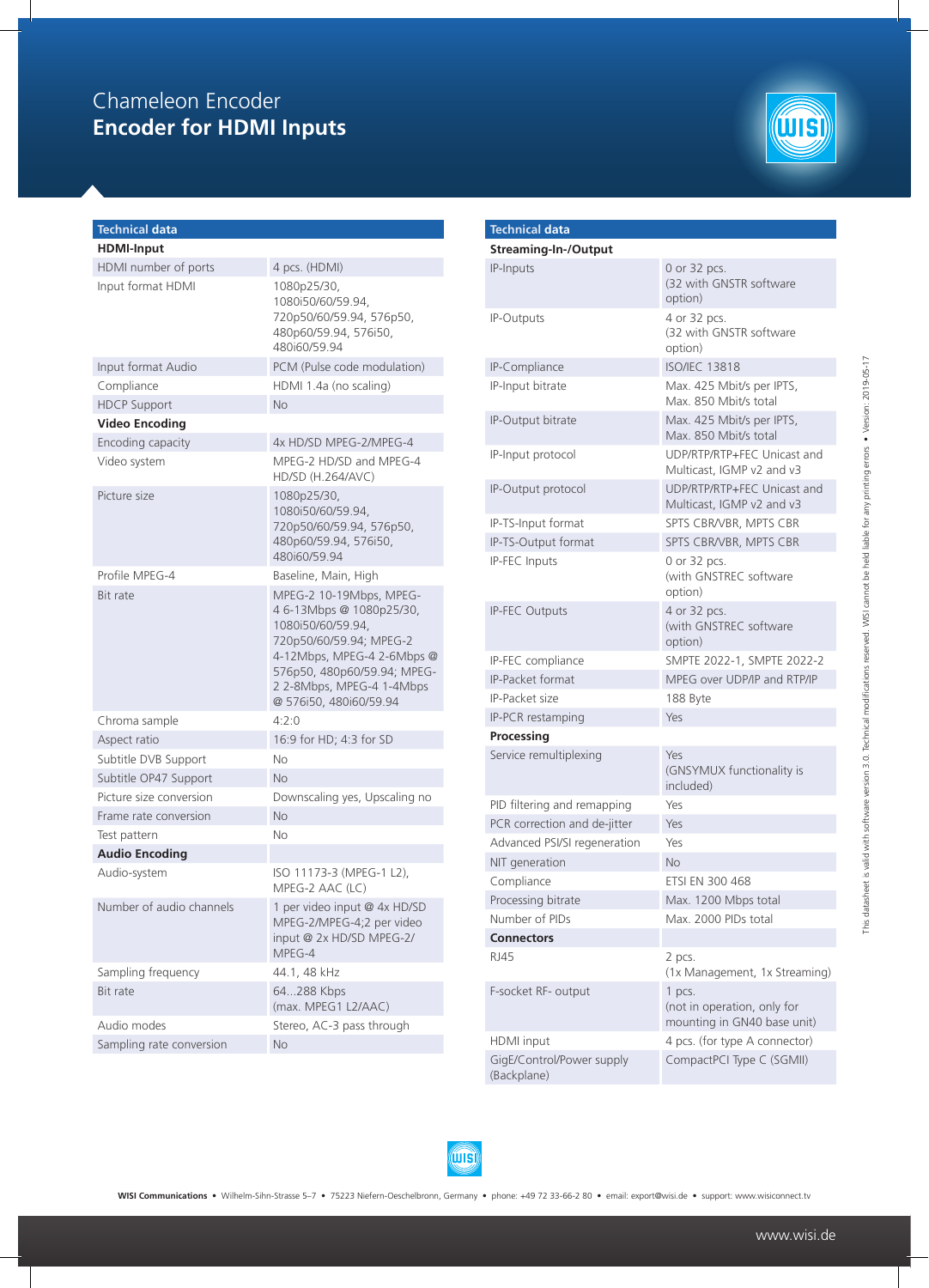

## **Technical data General data**  Power consumption max. ≤18 W Operating temperature range -5°C...+45°C, 23°F...113°F, (ETSI EN 300 019-1-3 Class 3.1) Max. humidity Electro Magne (EMC) Safety complia

Software version 3.0

| Max. humidity, non condensing           | 95%                  |
|-----------------------------------------|----------------------|
| Electro Magnetic Compatibility<br>(EMC) | DIN EN 55022:2008-05 |
| Safety compliance                       |                      |
| <b>HDMI</b> status LED                  | green, red           |
| Operation Mode                          |                      |
| Hardware revision                       | 1 NNN                |



**WISI Communications** • Wilhelm-Sihn-Strasse 5–7 • 75223 Niefern-Oeschelbronn, Germany • phone: +49 72 33-66-2 80 • email: export@wisi.de • support: www.wisiconnect.tv